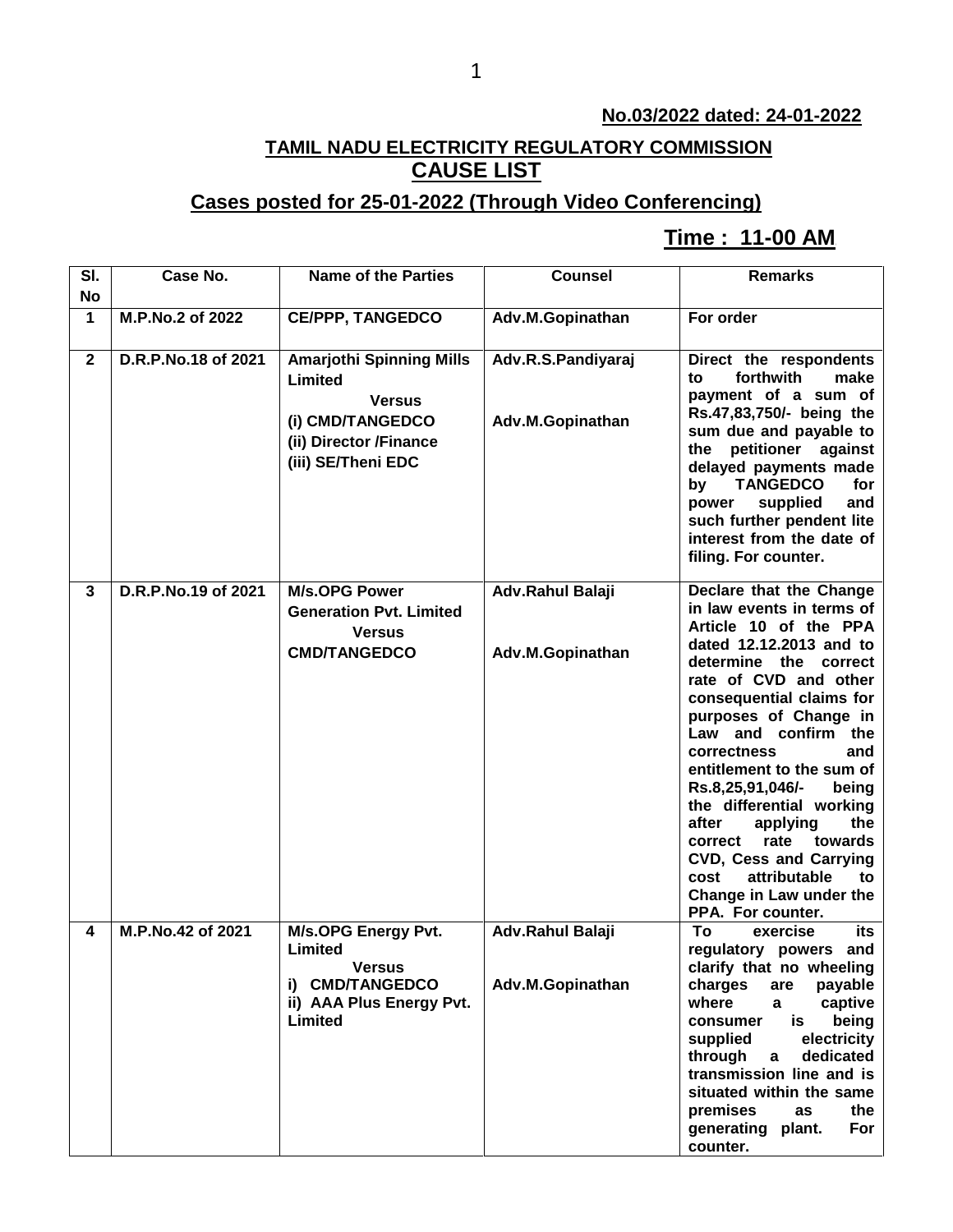| 5              | M.P.No.47 of 2021                             | M/s.T.R.K.Textile India<br><b>Pvt. Limited</b><br><b>Versus</b><br>(i) CE/NCES, TANGEDCO<br>(ii) SE/Palladam EDC | Adv.R.S.Pandiyaraj<br>Adv.M.Gopinathan                                    | Direct the respondents<br>to revise the EWA by<br>ordering to expunge the<br>inconsistent portions of<br>the EWA and to execute<br>a fresh EWA and also to<br>accept the invoices of<br>the petitioner whenever<br>raised<br>for<br>the<br>encashment<br>οf<br>the<br>unutilised Solar Energy<br>available at the account<br>of the petitioner, for its<br>75% of the value and to<br>effect the payment. For<br>counter. |
|----------------|-----------------------------------------------|------------------------------------------------------------------------------------------------------------------|---------------------------------------------------------------------------|---------------------------------------------------------------------------------------------------------------------------------------------------------------------------------------------------------------------------------------------------------------------------------------------------------------------------------------------------------------------------------------------------------------------------|
| 6              | R.P.No.8 of 2021<br>in<br>D.R.P.No.18 of 2013 | <b>CFC/Deposits &amp;</b><br>Documentation,<br><b>TANGEDCO</b><br><b>Versus</b><br><b>M/s.ITC Limited</b>        | <b>AGP. Richardson</b><br>Wilson<br>M/s.S.Ramasubramaniam<br>& Associates | To condone the delay of<br>84 days in filing the<br><b>Review Petition against</b><br>order<br>dated<br>the<br>17.8.2021 in D.R.P.No.18<br>of 2013 and to review the<br>order on the ground that<br>the impugned order is<br>against the Electricity<br>Rules,<br>2005<br>and<br>Judgment of APTEL in<br>Appeal No.33 of 2012.<br>For filing counter on the<br>maintainability<br>and<br>merits.                          |
| $\overline{7}$ | D.R.P.No.32 of 2013                           | <b>Suryadev Alloys and</b><br>Power Pvt. Ltd.,<br><b>Versus</b><br>1) TANGEDCO<br>2) CFC, Revenue                | <b>Adv. Vinod Kumar</b><br>Adv.M.Gopinathan                               | declare<br>that<br>the<br>To<br>withdrawal of deemed<br>demand benefit by the<br>2 <sup>nd</sup> respondent is illegal<br>and contrary to law. For<br>arguments.                                                                                                                                                                                                                                                          |
| 8              | D.R.P.No.5 of 2014                            | <b>Saheli Exports Private</b><br>Ltd.,<br><b>Versus</b><br><b>TANGEDCO</b>                                       | <b>Adv.Vinod Kumar</b><br><b>AGP. Richardson</b><br><b>Wilson</b>         | To<br>aside<br>the<br>set<br><b>CFC/Revenue</b><br>letter<br>7-9-2013<br>dated<br>and<br>9-12-2013.<br>For further<br>of<br>arguments<br>the<br>petitioner.                                                                                                                                                                                                                                                               |
| 9              | D.R.P.No.48 of 2014                           | Super Sales India Ltd.,<br><b>Versus</b><br><b>TANGEDCO</b>                                                      | Adv.Arun Anbumani<br>Adv.M.Gopinathan                                     | To set aside the 3rd<br>respondent<br>letter<br>11-2-2014<br>dated<br>and<br><b>Rs.15.28</b><br>demand<br>of<br>lakhs. For arguments.                                                                                                                                                                                                                                                                                     |
| 10             | D.R.P.No.2 of 2018                            | <b>The Ramco Cements</b><br>Ltd.,<br><b>Versus</b><br>1) TANGEDCO<br>2) SLDC<br>3) SE, Perambalur EDC            | Adv.Rahul Balaji<br>Adv.M.Gopinathan                                      | Direct the respondents<br>sum<br>to<br>pay<br>$\mathbf{a}$<br>of<br>Rs.3,89,55,341/ towards<br>excess energy pumped<br>surcharge<br>and<br>оf<br>Rs.1,68,06,240/-.<br>For arguments on<br>the written submissions<br>filed by TANGEDCO.                                                                                                                                                                                   |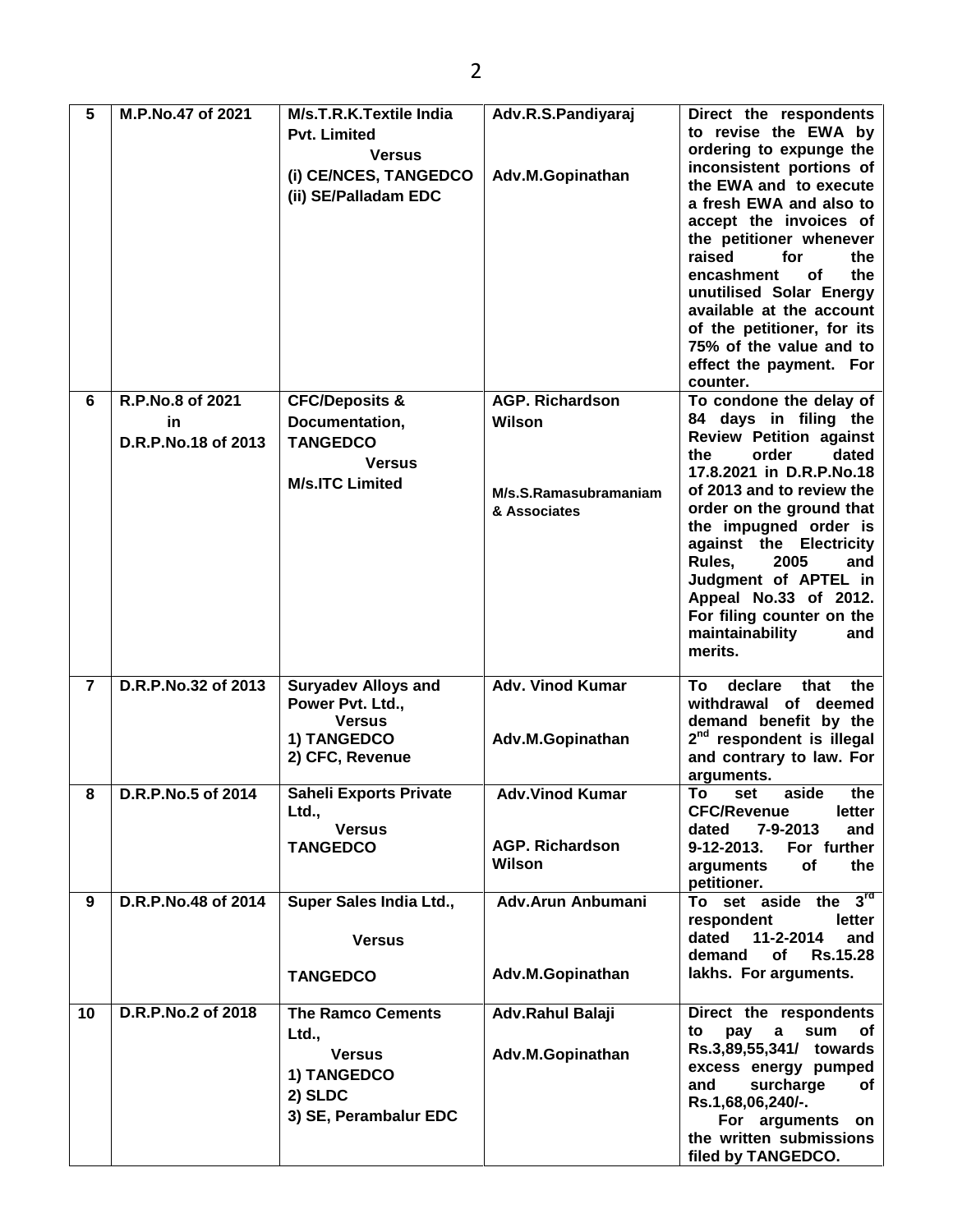| 11 | D.R.P.No.3 of 2018 | <b>The Ramco Cements</b><br>Ltd.,<br><b>Versus</b><br>1) TANGEDCO<br>2) SLDC<br>3) SE, Perambalur EDC                                                                          | <b>Adv.Rahul Balaji</b><br>Adv.M.Gopinathan                     | Direct the respondents<br>sum<br>to<br>pay<br>a<br>of<br>Rs.1,18,86,792/- towards<br>excess energy pumped<br>surcharge<br>and<br>оf<br>Rs.21,79,704/-.<br>For arguments on<br>the written submissions<br>filed by TANGEDCO.                                                                                                                                          |
|----|--------------------|--------------------------------------------------------------------------------------------------------------------------------------------------------------------------------|-----------------------------------------------------------------|----------------------------------------------------------------------------------------------------------------------------------------------------------------------------------------------------------------------------------------------------------------------------------------------------------------------------------------------------------------------|
| 12 | M.P.No.19 of 2021  | M/s.R.S.Yarns and Power<br><b>Pvt. Limited</b><br><b>Versus</b><br>i) CMD/TANGEDCO<br>ii) CFC / TANGEDCO                                                                       | Adv.R.S.Pandiyaraj<br>Adv.M.Gopinathan                          | To issue a clarification,<br>as to whether additional<br>surcharge on wheeling<br>charges are applicable<br>to the OA Consumers<br>having drawal voltage<br>over and above 66 kV,<br>who source electricity<br>from the Third Party<br><b>Power</b><br><b>Generators</b><br>having injecting voltage<br>over and above 66 kV or<br>not. For arguments.               |
| 13 | D.R.P.No.8 of 2021 | <b>M/s.NVR Energy Pvt</b><br>Limited<br><b>Versus</b><br>(i) CMD / TANGEDCO<br>(ii) CFC/Revenue<br>(iii) SE/Tuticorin EDC<br>(iv) SLDC $/$<br><b>TANTRANSCO</b>                | Adv.Rahul Balaji<br>Adv.M.Gopinathan<br><b>Adv.V.Anil Kumar</b> | <b>Direct</b><br><b>TANGEDCO</b><br>to<br>modify<br>the<br><b>JMR</b><br><b>statements</b><br>for<br>the<br>period October 2019 till<br>April 2021 and to refund<br><b>of</b><br>Rs.22,96,755/-<br>collected<br>from<br>the<br>petitioner<br>by adopting<br>methodology<br>such<br>including<br>payments<br>against<br>the<br>supplementary bills. For<br>arguments. |
| 14 | D.R.P.No.9 of 2021 | <b>M/s.Narbheram Solar TN</b><br><b>Pvt Limited</b><br><b>Versus</b><br>(i) CMD / TANGEDCO<br>(ii) CFC/Revenue<br>(iii) SE/Tuticorin EDC<br>(iv) SLDC $/$<br><b>TANTRANSCO</b> | Adv.Rahul Balaji<br>Adv.M.Gopinathan<br><b>Adv.V.Anil Kumar</b> | <b>TANGEDCO</b><br><b>Direct</b><br>to<br>modify<br><b>JMR</b><br>the<br><b>statements</b><br>for<br>the<br>period October 2019 till<br>April 2021 and to refund<br><b>of</b><br>Rs.27,08,933/-<br>collected<br>from<br>the<br>by adopting<br>petitioner<br>such<br>methodology<br>including<br>payments<br>against<br>the<br>supplementary bills. For<br>arguments. |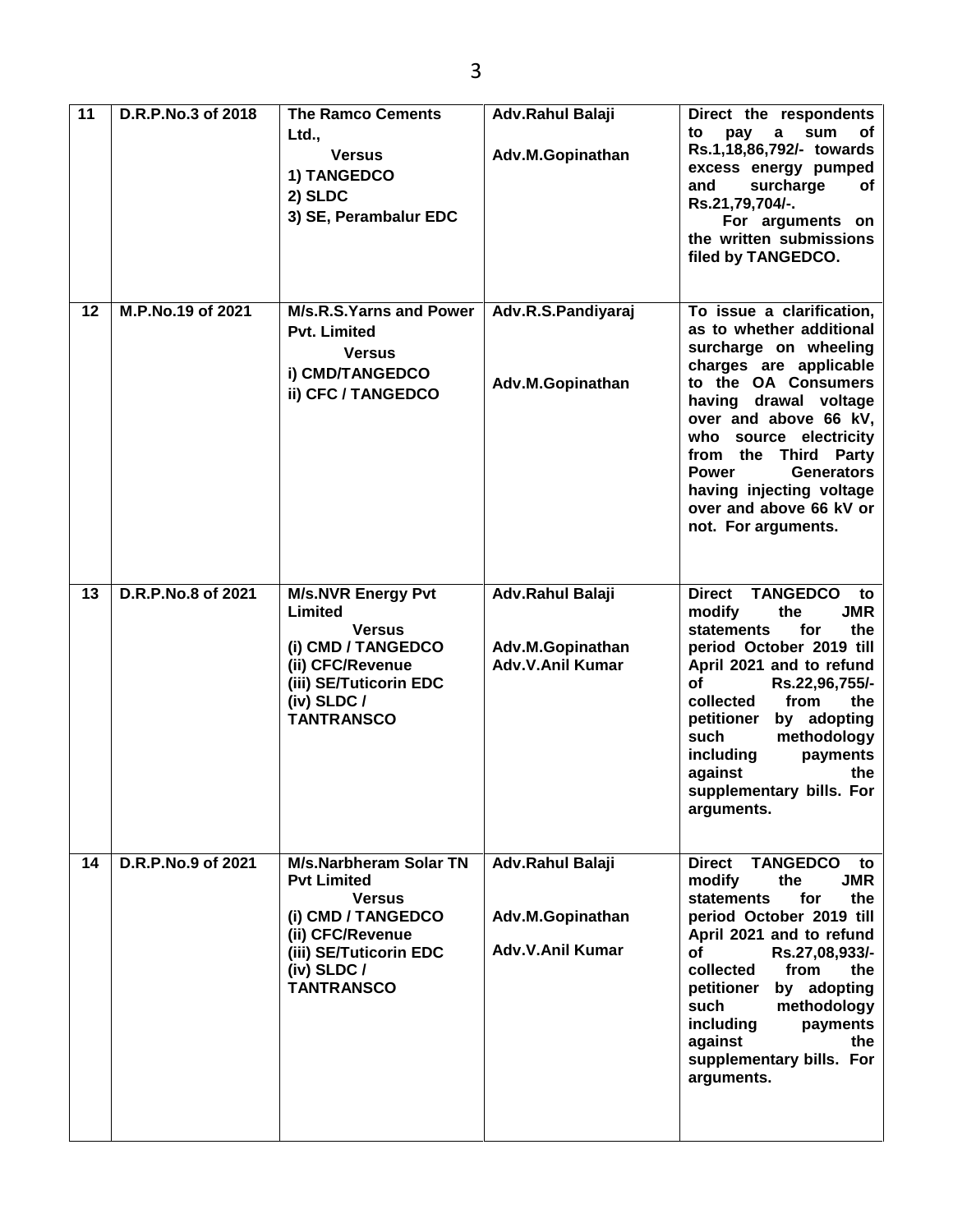| 15 | D.R.P.No.11 of 2021 | <b>M/s.Hindustan Zinc Ltd</b><br><b>Versus</b><br>i) CMD/TANGEDCO<br>ii) CE/NCES<br>iii) SE/Tiruppur EDC<br>iv) SE/Udumalpet EDC<br>v) SE/Palladam EDC                              | <b>M/s.Link Legal</b><br>Adv.M.Gopinathan | Direct the respondents<br>pay<br>sum<br>to<br>a<br>оf<br>Rs.10,03,05,054/-<br>(upto<br>2020)<br>towards<br>June<br>Outstanding<br>Late<br><b>Payment</b><br><b>Interest</b><br>towards<br>delayed<br>unpaid<br>and<br>payment<br>energy bills amounting<br>to Rs.21,71,75,405/- and<br>interest towards<br>late<br>payment till the date of<br>actual realisation.<br><b>For</b><br>arguments. |
|----|---------------------|-------------------------------------------------------------------------------------------------------------------------------------------------------------------------------------|-------------------------------------------|------------------------------------------------------------------------------------------------------------------------------------------------------------------------------------------------------------------------------------------------------------------------------------------------------------------------------------------------------------------------------------------------|
| 16 | D.R.P.No.13 of 2021 | <b>M/s.EID Parry (India)</b><br>Limited<br><b>Versus</b><br>i) CMD/TANGEDCO<br>ii) CFC/Revenue,<br><b>TANGEDCO</b><br>iii) CE/NCES<br>iv) SE/Cuddalore EDC<br>v) SE/Pudukkottai EDC | Adv.Rahul Balaji<br>Adv.M.Gopinathan      | Direct the respondents<br>to implement the order<br>of the Commission in<br>P.P.A.P No.8 of 2011<br>dt.31.3.2016<br>and<br>consequently release the<br>payment towards 2% line<br>loss of Rs.2,87,29,026/-<br>payable together with<br>interest<br>οf<br>Rs.1,53,69,099/- thereon<br>For<br>at 12% p.a.<br>arguments.                                                                          |
|    |                     |                                                                                                                                                                                     |                                           |                                                                                                                                                                                                                                                                                                                                                                                                |
|    |                     | Batch cases - In the matter of levy of penalty on alleged excess drawal of power                                                                                                    |                                           |                                                                                                                                                                                                                                                                                                                                                                                                |
| 17 | T.A.No.1 of 2022    | <b>M/s.Sundaram Clayton</b><br>Limited<br><b>Versus</b>                                                                                                                             | M/s.Sarvabhauman<br><b>Associates</b>     | <b>W.P.No.25357</b><br>2010<br>of<br>trd. by Hon'ble<br><b>High</b><br>Court of Madras in the<br>matter of levy of penalty                                                                                                                                                                                                                                                                     |
|    |                     | (i) CMD/TANGEDCO<br>(ii) SE/CEDC/West<br>(iii) Arkay Energy<br>(Rameswaram) Limited                                                                                                 | Adv.M.Gopinathan                          | alleged<br>on<br>excess<br>drawal<br>οf<br>power.<br>For payment of<br>by<br>court<br>fee<br>the<br>petitioner and filing of<br>counter affidavit by the<br>respondents and also<br>filing<br>οf<br>entire<br>documents/vakalath<br>by<br>both parties in the above<br>writ petition and for<br>hearing.                                                                                       |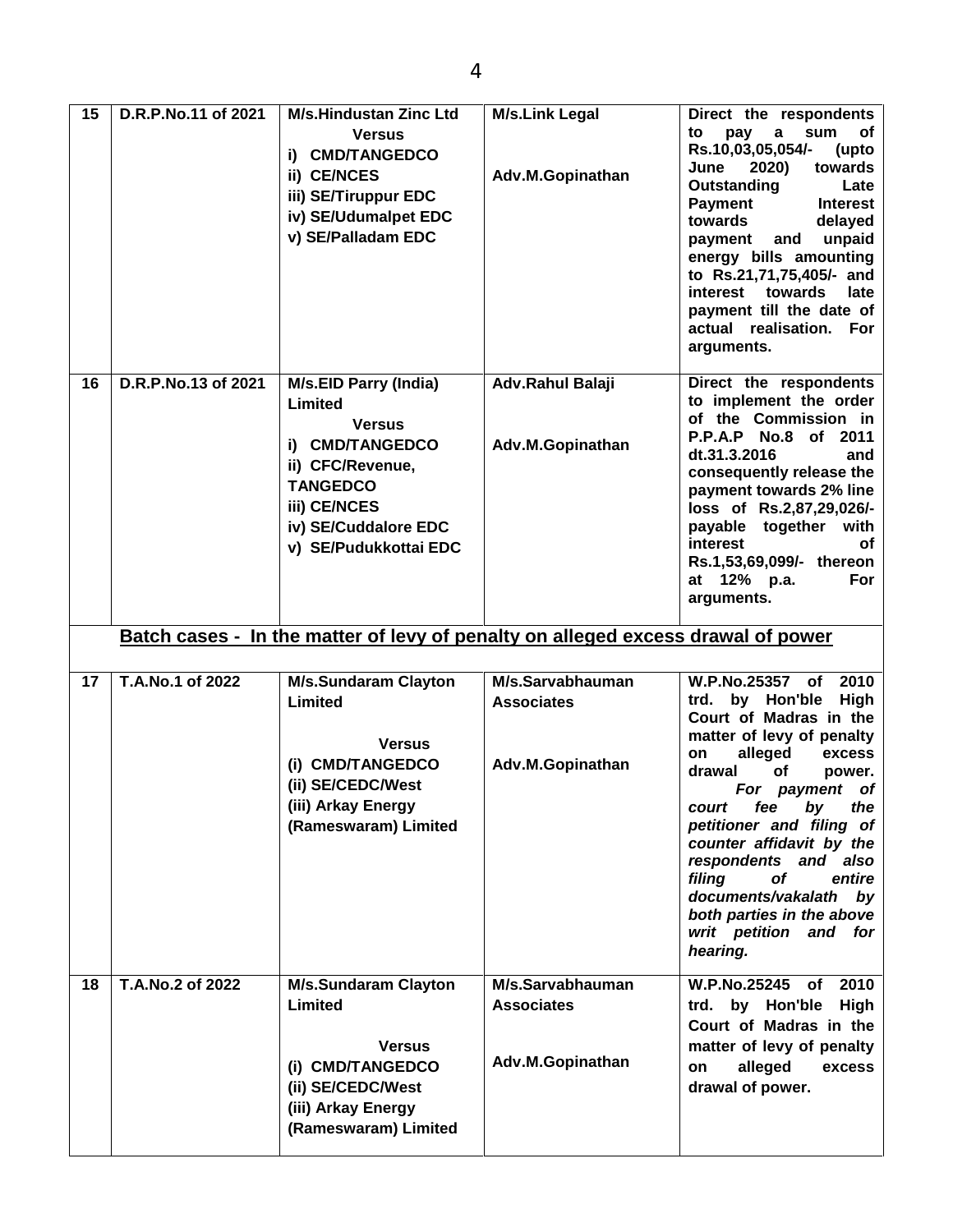| Limited<br><b>Associates</b><br>trd. by Hon'ble<br><b>Versus</b><br>Court of Madras in the<br>(i) CMD/TANGEDCO<br>matter of levy of penalty<br>(ii) SE/Dharmapuri EDC<br>alleged<br>on |        |
|----------------------------------------------------------------------------------------------------------------------------------------------------------------------------------------|--------|
|                                                                                                                                                                                        | High   |
|                                                                                                                                                                                        |        |
|                                                                                                                                                                                        |        |
|                                                                                                                                                                                        | excess |
| Adv.M.Gopinathan<br>(iii) Arkay Energy<br>drawal<br>of                                                                                                                                 | power. |
| (Rameswaram) Limited                                                                                                                                                                   |        |
|                                                                                                                                                                                        |        |
| T.A.No.4 of 2022<br><b>M/s.Lucas TVS Limited</b><br>M/s.Sarvabhauman<br><b>W.P.No.25247</b><br>20<br>of                                                                                | 2010   |
| <b>Associates</b><br>trd. by Hon'ble                                                                                                                                                   | High   |
| Court of Madras in the<br><b>Versus</b>                                                                                                                                                |        |
| (i) Chairman /<br>matter of levy of penalty<br>Adv.M.Gopinathan                                                                                                                        |        |
| <b>TANGEDCO</b><br>alleged<br>on                                                                                                                                                       | excess |
| (ii) SE/Chennai<br>drawal<br>of                                                                                                                                                        | power. |
| <b>EDC/West</b>                                                                                                                                                                        |        |
| (iii) Arkay Energy                                                                                                                                                                     |        |
| (Rameswaram) Limited                                                                                                                                                                   |        |
|                                                                                                                                                                                        |        |
| T.A.No.5 of 2022<br><b>M/s.Sundaram Fasteners</b><br>M/s.Sarvabhauman<br><b>W.P.No.25248</b><br>21<br>0f                                                                               | 2010   |
| Limited<br><b>Associates</b><br>trd. by Hon'ble                                                                                                                                        | High   |
| Court of Madras in the<br><b>Versus</b>                                                                                                                                                |        |
| (i) Chairman /<br>matter of levying penalty<br>Adv.M.Gopinathan                                                                                                                        |        |
| <b>TANGEDCO</b><br>alleged<br>on                                                                                                                                                       | excess |
| (ii) SE/CEDC/West<br>drawal<br>of                                                                                                                                                      | power. |
| (iii) Arkay Energy                                                                                                                                                                     |        |
| (Rameswaram) Limited                                                                                                                                                                   |        |
|                                                                                                                                                                                        |        |
|                                                                                                                                                                                        |        |
| Batch cases - In the matter of adjustment of lapsed units                                                                                                                              |        |
|                                                                                                                                                                                        |        |
| <b>T.A.No.6 of 2022</b><br><b>Tamil Nadu Power</b><br>Adv.Rahul Balaji<br>W.P.No.15433<br>22<br>of                                                                                     | 2020   |
| <b>Producers' Association</b><br>trd. by Hon'ble High                                                                                                                                  |        |
| Court of Madras in the<br><b>Versus</b>                                                                                                                                                |        |
| (i) Chairman /<br>Adv.V.Anil Kumar &<br>matter of adjustment of                                                                                                                        |        |
| <b>TANTRANSCO</b><br>Adv.M.Gopinathan<br>lapsed units.                                                                                                                                 |        |
| (ii) MD/TANTRANSCO                                                                                                                                                                     |        |
|                                                                                                                                                                                        |        |
| (iii) Director /operations<br>(iv) SE/Commercial                                                                                                                                       |        |
| <b>Divn/TANTRANSCO</b>                                                                                                                                                                 |        |
|                                                                                                                                                                                        |        |
| (v) Director/Distribution                                                                                                                                                              |        |
|                                                                                                                                                                                        |        |
| <b>Kamachi Industries</b><br>T.A.No.7 of 2022<br>W.P.No.475 of 2021 trd.<br>23<br>Adv.Rahul Balaji                                                                                     |        |
| Limited<br>by Hon'ble High Court of                                                                                                                                                    |        |
| Madras in the matter of<br><b>Versus</b>                                                                                                                                               |        |
| (i) Chairman /<br>Adv.V.Anil Kumar &<br>adjustment of                                                                                                                                  | lapsed |
| <b>TANTRANSCO</b><br>units.<br>Adv.M.Gopinathan                                                                                                                                        |        |
| (ii) MD/TANTRANSCO                                                                                                                                                                     |        |
| (iii) CE/Grid Operations                                                                                                                                                               |        |
| (iv) Director/Operations                                                                                                                                                               |        |
| (v) Director/Distribution<br>(vi) SE/CEDC/North                                                                                                                                        |        |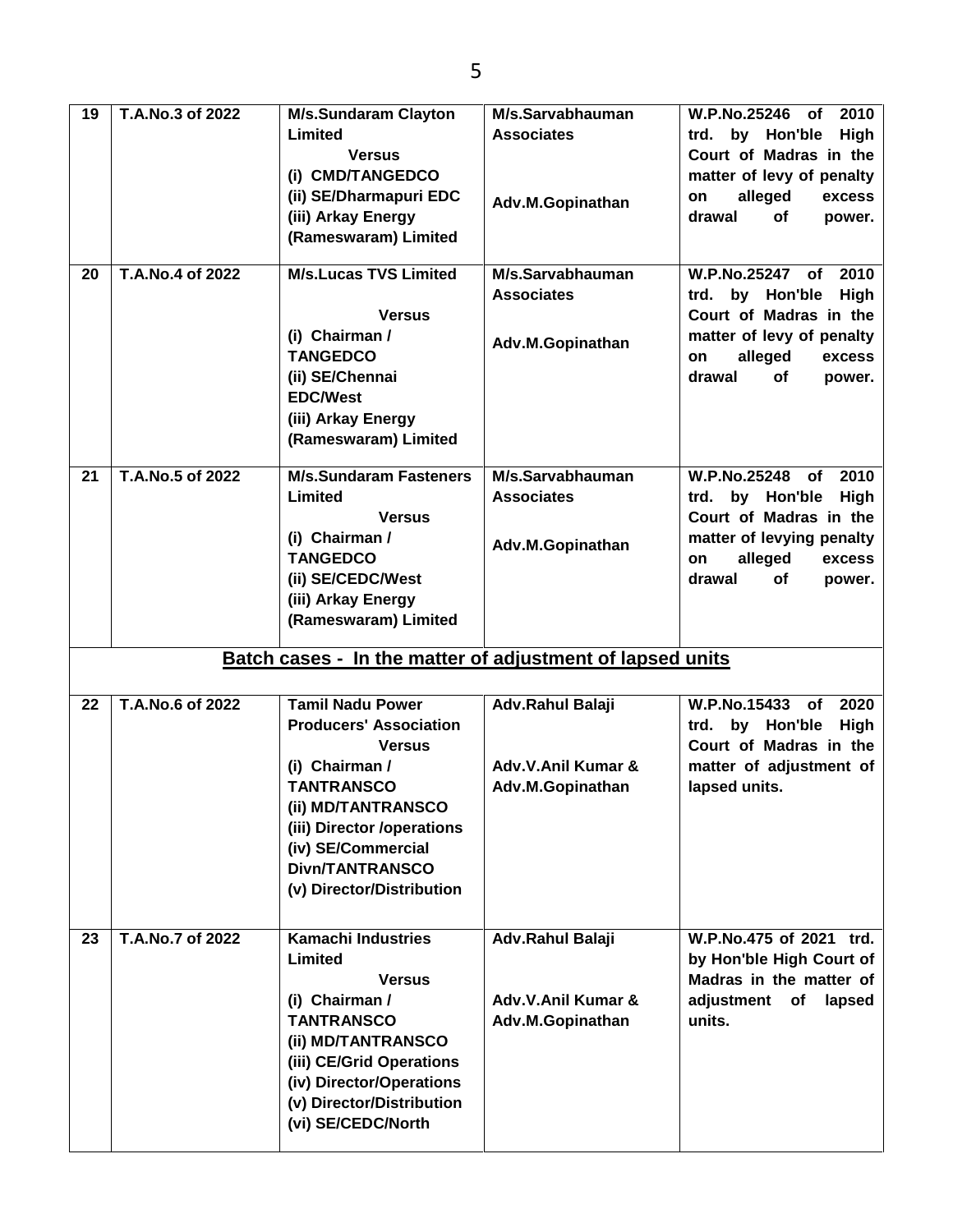| 24 | T.A. No.8 of 2022           | <b>M/s.ARS Energy Pvt.</b><br>Limited<br><b>Versus</b><br>(i) Chairman /<br><b>TANTRANSCO</b><br>(ii) MD/TANTRANSCO<br>(iii) CE/Grid Operations<br>(iv) Director/Operations<br>(v) Director/Distribution<br>(vi) SE/Chennai<br><b>EDC/North</b>                    | Adv.Rahul Balaji<br>Adv.V.Anil Kumar &<br>Adv.M.Gopinathan        | <b>W.P.No.11480</b><br>2021<br>of<br>High<br>trd. by Hon'ble<br>Court of Madras in the<br>matter of adjustment of<br>lapsed<br>units. |
|----|-----------------------------|--------------------------------------------------------------------------------------------------------------------------------------------------------------------------------------------------------------------------------------------------------------------|-------------------------------------------------------------------|---------------------------------------------------------------------------------------------------------------------------------------|
| 25 | T.A.No.9 of 2022            | <b>Suryadev Alloys &amp;</b><br><b>Powers Pvt. Limited</b><br><b>Versus</b><br>(i) Chairman /<br><b>TANGEDCO</b><br>(ii) MD/TANTRANSCO<br>(iii) CE/Grid Operations<br>(iv) Director/Operations<br>(v) Director/Distribution<br>(vi) SE/Chennai<br><b>EDC/North</b> | Adv.Rahul Balaji<br>Adv.V.Anil Kumar &<br>Adv.M.Gopinathan        | W.P.No.12062 of<br>2021<br>trd. by Hon'ble<br><b>High</b><br>Court of Madras in the<br>matter of adjustment of<br>lapsed<br>units.    |
| 26 | T.A.No.10 of 2022           | <b>Tulsyan NEC Limited</b><br><b>Versus</b><br>(i) Ch/TANTRANSCO<br>(ii) MD/TANTRANSCO<br>(iii) CE/Grid Operations<br>(iv) Director/Operations<br>(v) Director/Distribution<br>(vi) SE/Chennai<br><b>EDC/North</b>                                                 | Adv.Rahul Balaji<br>Adv.V.Anil Kumar &<br>Adv.M.Gopinathan        | W.P.No.12083<br>2021<br>of<br>trd. by Hon'ble<br><b>High</b><br>Court of Madras in the<br>matter of adjustment of<br>lapsed<br>units. |
| 27 | $\sqrt{7}$ .A.No.11 of 2022 | <b>Kamachi Industries</b><br>Limited<br><b>Versus</b><br>(i)<br><b>Chairman/TANTRANSCO</b><br>(ii) MD/TANTRANSCO<br>(iii) CE/Grid Operations<br>(iv) Director/Operations<br>(v) Director/Distribution<br>(vi) SE/Chennai<br><b>EDC/North</b>                       | <b>Adv.Rahul Balaji</b><br>Adv.V.Anil Kumar &<br>Adv.M.Gopinathan | W.P.No.12584 of<br>2021<br>by Hon'ble<br>trd.<br>High<br>Court of Madras in the<br>matter of adjustment of<br>lapsed<br>units.        |
| 28 | T.A.No.12 of 2022           | <b>OPG Power Generation</b><br><b>Pvt. Limited</b><br><b>Versus</b><br>(i) Ch./TANTRANSCO<br>(ii) MD/TANTRANSCO &<br>Ors.                                                                                                                                          | Adv.Rahul Balaji<br>Adv.V.Anil Kumar &<br>Adv.M.Gopinathan        | 2021<br>W.P.No.15861<br>of<br>by Hon'ble<br>High<br>trd.<br>Court of Madras in the<br>matter of adjustment of<br>lapsed<br>units.     |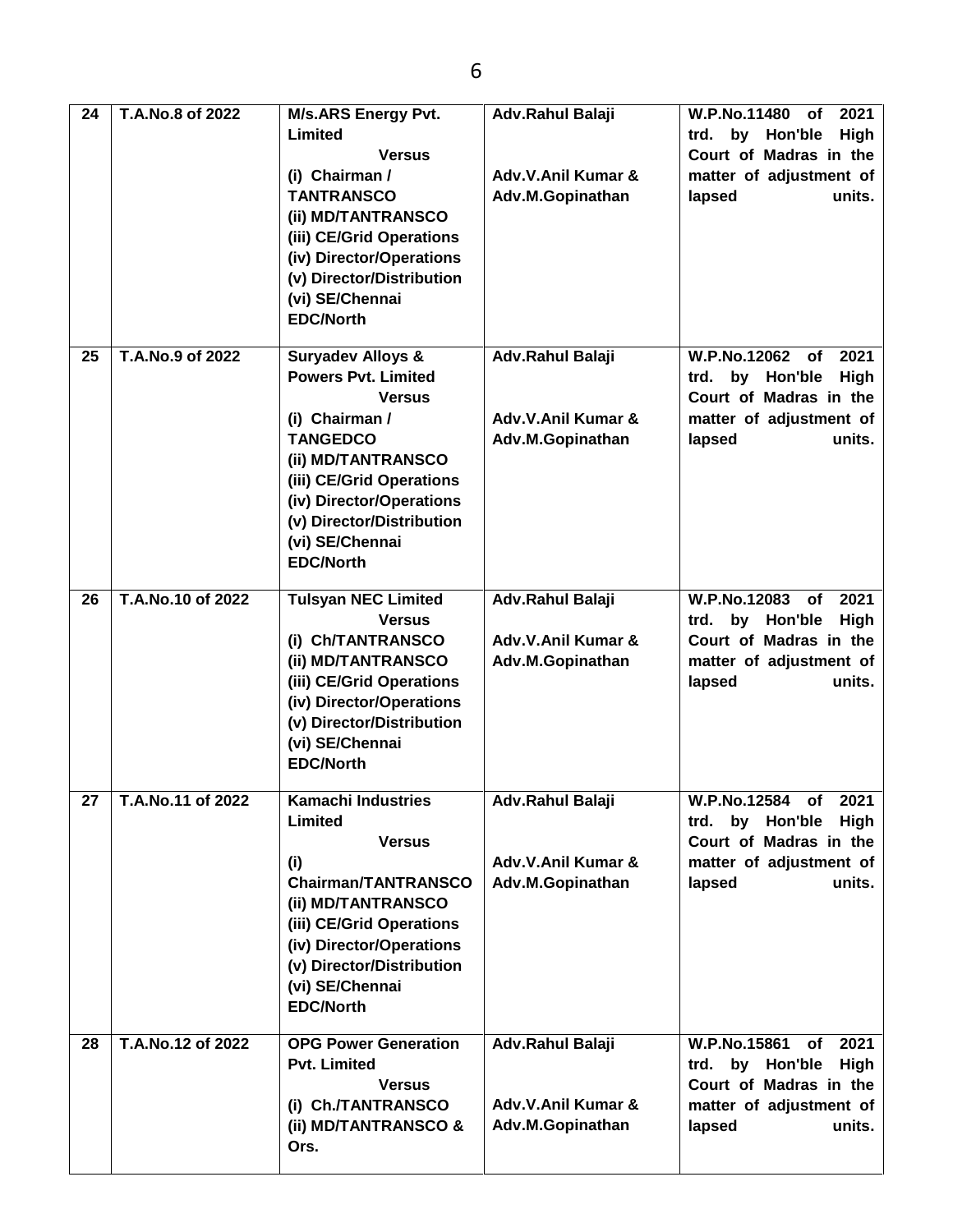|    | <b>Batch cases - In the matter of Start-up charges</b> |                                                                                                                                                                                                  |                                            |                                                                                                                                   |  |
|----|--------------------------------------------------------|--------------------------------------------------------------------------------------------------------------------------------------------------------------------------------------------------|--------------------------------------------|-----------------------------------------------------------------------------------------------------------------------------------|--|
| 29 | T.A.No.13 of 2022                                      | <b>Tamil Nadu Newsprint</b><br>and Paper Limited<br><b>Versus</b><br>(i) CMD/TANGEDCO<br>(ii) CFC/Revenue<br>(iii) Director/Finance<br>(iv) SE/Karur EDC                                         | Adv.Rahul Balaji<br>Adv.M.Gopinathan       | W.P.No.7736 of 2015 trd.<br>by Hon'ble High Court of<br>Madras in the matter of<br>start-up power charges.                        |  |
| 30 | T.A.No.14 of 2022                                      | M/s.A.R.S.Metals Limited<br><b>Versus</b><br>(i) CMD/TANGEDCO<br>(ii) SE/CEDC/North                                                                                                              | Adv.K.Seshadri<br>Adv.M.Gopinathan         | W.P.No.26266<br>2013<br><b>of</b><br>by Hon'ble<br>High<br>trd.<br>Court of Madras in the<br>matter of start-up power<br>charges. |  |
| 31 | T.A.No.15 of 2022                                      | <b>M/s.Biomass Power</b><br><b>Producers' Association</b><br><b>Tamil Nadu</b><br><b>Versus</b><br>(i) CMD/TANGEDCO<br>(ii) CFC/Revenue<br>(iii) Director /Finance                               | <b>Adv.Vinod Kumar</b><br>Adv.M.Gopinathan | W.P.No.26553<br>of<br>2013<br>High<br>trd. by Hon'ble<br>Court of Madras in the<br>matter of start-up power<br>charges.           |  |
| 32 | T.A.No.16 of 2022                                      | <b>M/s.Cauvery Power</b><br><b>Generation Chennai Pvt.</b><br>Limited<br><b>Versus</b><br>(i) CMD/TANGEDCO<br>(ii) CFC/Revenue<br>(iii) Director /Finance<br>(iv) SE/Chennai<br><b>EDC/North</b> | <b>Adv.Vinod Kumar</b><br>Adv.M.Gopinathan | W.P.No.26554<br>of<br>2013<br>trd. by Hon'ble<br>High<br>Court of Madras in the<br>matter of start-up power<br>charges.           |  |
| 33 | T.A.No.17 of 2022                                      | <b>M/s.Suryadev Alloys and</b><br><b>Power Pvt. Limited</b><br><b>Versus</b><br>(i) CMD/TANGEDCO<br>(ii) CFC/Revenue<br>(iii) Director /Finance<br>(iv) SE/Chennai<br><b>EDC/North</b>           | <b>Adv.Vinod Kumar</b><br>Adv.M.Gopinathan | W.P.No.27269 of 2013<br>trd. by Hon'ble High<br><b>Court of Madras in the</b><br>matter of start-up power<br>charges.             |  |
| 34 | T.A.No.18 of 2022                                      | <b>M/s.OPG Renewable</b><br><b>Energy Pvt. Limited</b><br><b>Versus</b><br>(i) CMD/TANGEDCO<br>(ii) CFC/Revenue<br>(iii) Director /Finance<br>(iv) SE/Chennai<br><b>EDC/North</b>                | Adv.Rahul Balaji<br>Adv.M.Gopinathan       | W.P.No.28093 of 2013<br>trd. by Hon'ble High<br><b>Court of Madras in the</b><br>matter of start-up power<br>charges.             |  |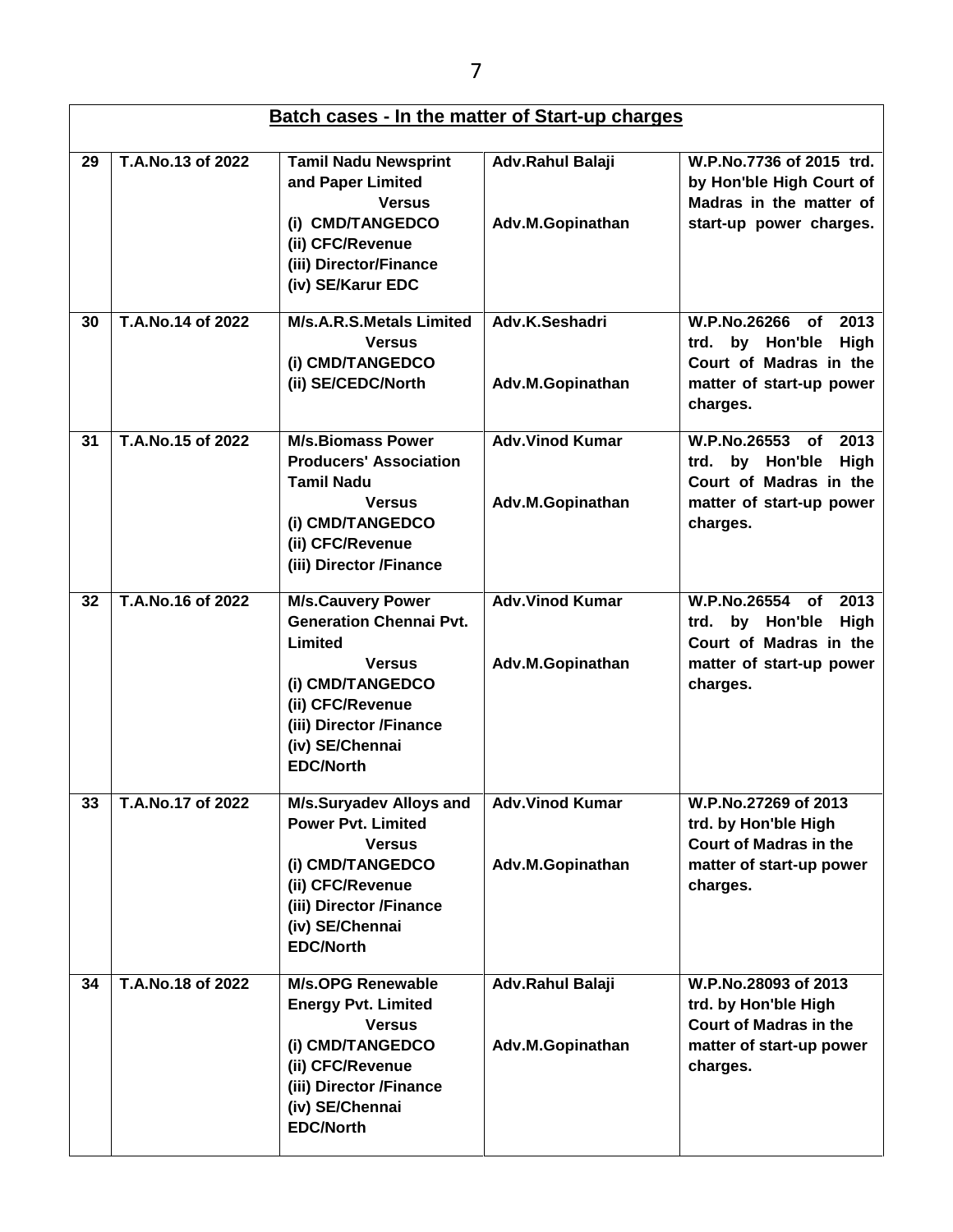| 35<br>36 | T.A.No.19 of 2022<br>T.A.No.20 of 2022 | <b>M/s.OPG Renewable</b><br><b>Energy Pvt. Limited</b><br><b>Versus</b><br>(i) CMD/TANGEDCO<br>(ii) CFC/Revenue<br>(iii) Director /Finance<br>(iv) SE/Chennai<br><b>EDC/North</b> | Adv.Rahul Balaji<br>Adv.M.Gopinathan<br><b>Adv.Vinod Kumar</b> | W.P.No.28443<br>2013<br>of<br>by Hon'ble<br><b>High</b><br>trd.<br>Court of Madras in the<br>matter of start-up power<br>charges.<br>W.P.No.27324 of 2013 |
|----------|----------------------------------------|-----------------------------------------------------------------------------------------------------------------------------------------------------------------------------------|----------------------------------------------------------------|-----------------------------------------------------------------------------------------------------------------------------------------------------------|
|          |                                        | M/s.Sree Rengaraj Ispat<br><b>Industries Limited</b><br><b>Versus</b><br>(i) CMD/TANGEDCO<br>(ii) CFC/Revenue<br>(iii) Director /Finance<br>(iv) SE/Erode EDC                     | Adv.M.Gopinathan                                               | trd. by Hon'ble High<br><b>Court of Madras in the</b><br>matter of start-up power<br>charges.                                                             |
| 37       | T.A.No.21 of 2022                      | M/s.Sree Rengaraj Ispat<br><b>Industries Limited</b><br><b>Versus</b><br>(i) CMD/TANGEDCO<br>(ii) CFC/Revenue<br>(iii) Director /Finance<br>(iv) SE/Erode EDC                     | <b>Adv.Vinod Kumar</b><br>Adv.M.Gopinathan                     | W.P.No.27325 of 2013<br>trd. by Hon'ble High<br><b>Court of Madras in the</b><br>matter of start-up power<br>charges.                                     |
| 38       | T.A.No.22 of 2022                      | M/s.Bhatia Coke &<br><b>Energy Limited</b><br><b>Versus</b><br>(i) CMD/TANGEDCO<br>(ii) CFC/Revenue<br>(iii) Director /Finance<br>(iv) SE/Chennai EDC                             | <b>Adv.Vinod Kumar</b><br>Adv.M.Gopinathan                     | W.P.No.27326 of 2013<br>trd. by Hon'ble High<br><b>Court of Madras in the</b><br>matter of start-up power<br>charges.                                     |
| 39       | T.A.No.23 of 2022                      | <b>M/s.Chettinad Cement</b><br><b>Corpn. Limited</b><br><b>Versus</b><br>(i) CMD/TANGEDCO<br>(ii) CFC/Revenue<br>(iii) Director /Finance<br>(iv) SE/Dindigul EDC                  | Adv.Rahul Balaji<br>Adv.M.Gopinathan                           | W.P.No.27807 of 2013<br>trd. by Hon'ble High<br><b>Court of Madras in the</b><br>matter of start-up power<br>charges.                                     |
| 40       | T.A.No.24 of 2022                      | <b>M/s.Chettinad Cement</b><br><b>Corpn. Limited</b><br><b>Versus</b><br>(i) CMD/TANGEDCO<br>(ii) CFC/Revenue<br>(iii) Director /Finance<br>(iv) SE/Dindigul EDC                  | Adv.Rahul Balaji<br>Adv.M.Gopinathan                           | W.P.No.27808 of 2013<br>trd. by Hon'ble High<br><b>Court of Madras in the</b><br>matter of start-up power<br>charges.                                     |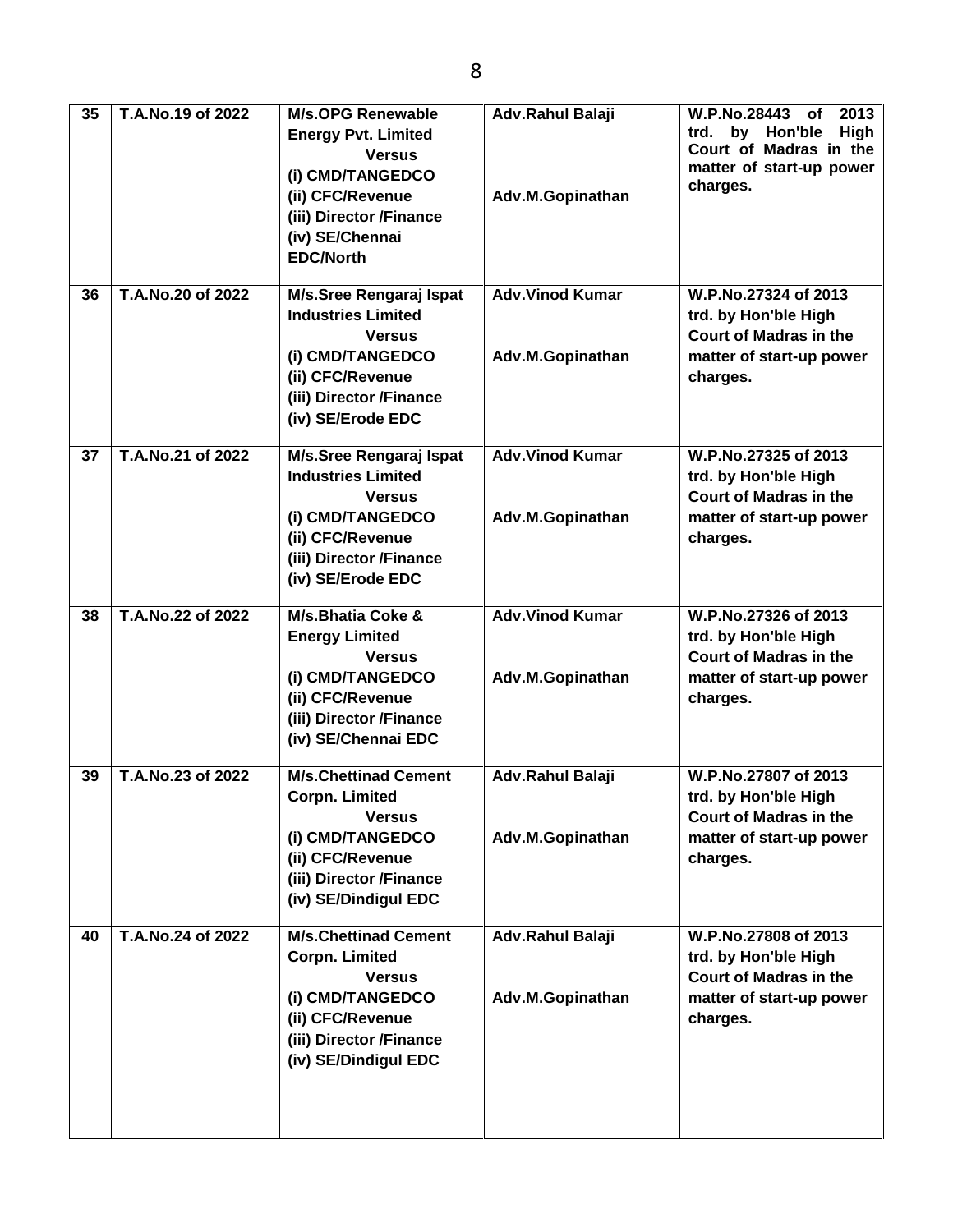| 41 | T.A.No.25 of 2022 | <b>M/s.Chettinad Cement</b>      | Adv.Rahul Balaji   | W.P.No.27841 of 2013          |
|----|-------------------|----------------------------------|--------------------|-------------------------------|
|    |                   | <b>Corpn. Limited</b>            |                    | trd. by Hon'ble High          |
|    |                   | <b>Versus</b>                    |                    | <b>Court of Madras in the</b> |
|    |                   | (i) CMD/TANGEDCO                 | Adv.M.Gopinathan   | matter of start-up power      |
|    |                   | (ii) CFC/Revenue                 |                    | charges.                      |
|    |                   |                                  |                    |                               |
|    |                   | (iii) Director /Finance          |                    |                               |
|    |                   | (iv) SE/Dindigul EDC             |                    |                               |
| 42 | T.A.No.26 of 2022 | <b>M/s.Tulsyan NEC Limited</b>   | Adv.K.Seshadri     | W.P.No.28374 of 2013          |
|    |                   | <b>Versus</b>                    |                    | trd. by Hon'ble High          |
|    |                   | (i) CMD/TANGEDCO                 |                    | <b>Court of Madras in the</b> |
|    |                   | (ii) A.O./Revenue                | Adv.M.Gopinathan   | matter of start-up power      |
|    |                   |                                  |                    |                               |
|    |                   |                                  |                    | charges.                      |
| 43 | T.A.No.27 of 2022 | <b>M/s.Rajshree Sugars &amp;</b> | Adv.Rahul Balaji   | W.P.No.28438 of 2013          |
|    |                   | <b>Chemicals Limited</b>         |                    | trd. by Hon'ble High          |
|    |                   | <b>Versus</b>                    |                    | <b>Court of Madras in the</b> |
|    |                   | (i) CMD/TANGEDCO                 | Adv.M.Gopinathan   | matter of start-up power      |
|    |                   | (ii) CFC/Revenue                 |                    | charges.                      |
|    |                   | (iii) Director (Finance)         |                    |                               |
|    |                   | (iv) SE/Villupuram EDC           |                    |                               |
|    |                   |                                  |                    |                               |
| 44 | T.A.No.28 of 2022 | M/s.Rajshree Sugars &            | Adv.Rahul Balaji   | W.P.No.28440 of 2013          |
|    |                   | <b>Chemicals Limited</b>         |                    | trd. by Hon'ble High          |
|    |                   | <b>Versus</b>                    |                    | <b>Court of Madras in the</b> |
|    |                   | (i) CMD/TANGEDCO                 | Adv.M.Gopinathan   | matter of start-up power      |
|    |                   | (ii) CFC/Revenue                 |                    | charges.                      |
|    |                   | (iii) Director (Finance)         |                    |                               |
|    |                   | (iv) SE/Villupuram EDC           |                    |                               |
|    |                   |                                  |                    |                               |
| 45 | T.A.No.29 of 2022 | <b>M/s.Sesa Sterlite Limited</b> | Adv.Rahul Balaji   | W.P.No.28451 of 2013          |
|    |                   | <b>Versus</b>                    |                    | trd. by Hon'ble High          |
|    |                   | (i) CMD/TANGEDCO                 |                    | <b>Court of Madras in the</b> |
|    |                   | (ii) CFC/Revenue                 | Adv.M.Gopinathan   | matter of start-up power      |
|    |                   | (iii) Director (Finance)         |                    | charges.                      |
|    |                   | (iv) SE/Tuticorin EDC            |                    |                               |
|    |                   |                                  |                    |                               |
|    |                   | (v) AO/Revenue                   |                    |                               |
| 46 | T.A.No.30 of 2022 | M/s.Kamachi Sponge &             | Adv.M.A.Mudimannan | W.P.No.28885 of 2013          |
|    |                   | <b>Power Corpn. Limited</b>      |                    | trd. by Hon'ble High          |
|    |                   | <b>Versus</b>                    |                    | <b>Court of Madras in the</b> |
|    |                   | (i) CMD/TANGEDCO                 | Adv.M.Gopinathan   | matter of start-up power      |
|    |                   | (ii) SE/Chennai                  |                    | charges.                      |
|    |                   | <b>EDC/North</b>                 |                    |                               |
|    |                   |                                  |                    |                               |
| 47 | T.A.No.31 of 2022 | M/s.Kamachi Sponge &             | Adv.M.A.Mudimannan | W.P.No.28886 of 2013          |
|    |                   | <b>Power Corpn. Limited</b>      |                    | trd. by Hon'ble High          |
|    |                   | <b>Versus</b>                    |                    | <b>Court of Madras in the</b> |
|    |                   | (i) CMD/TANGEDCO                 | Adv.M.Gopinathan   | matter of start-up power      |
|    |                   | (ii) SE/Chennai                  |                    | charges.                      |
|    |                   | <b>EDC/North</b>                 |                    |                               |
|    |                   |                                  |                    |                               |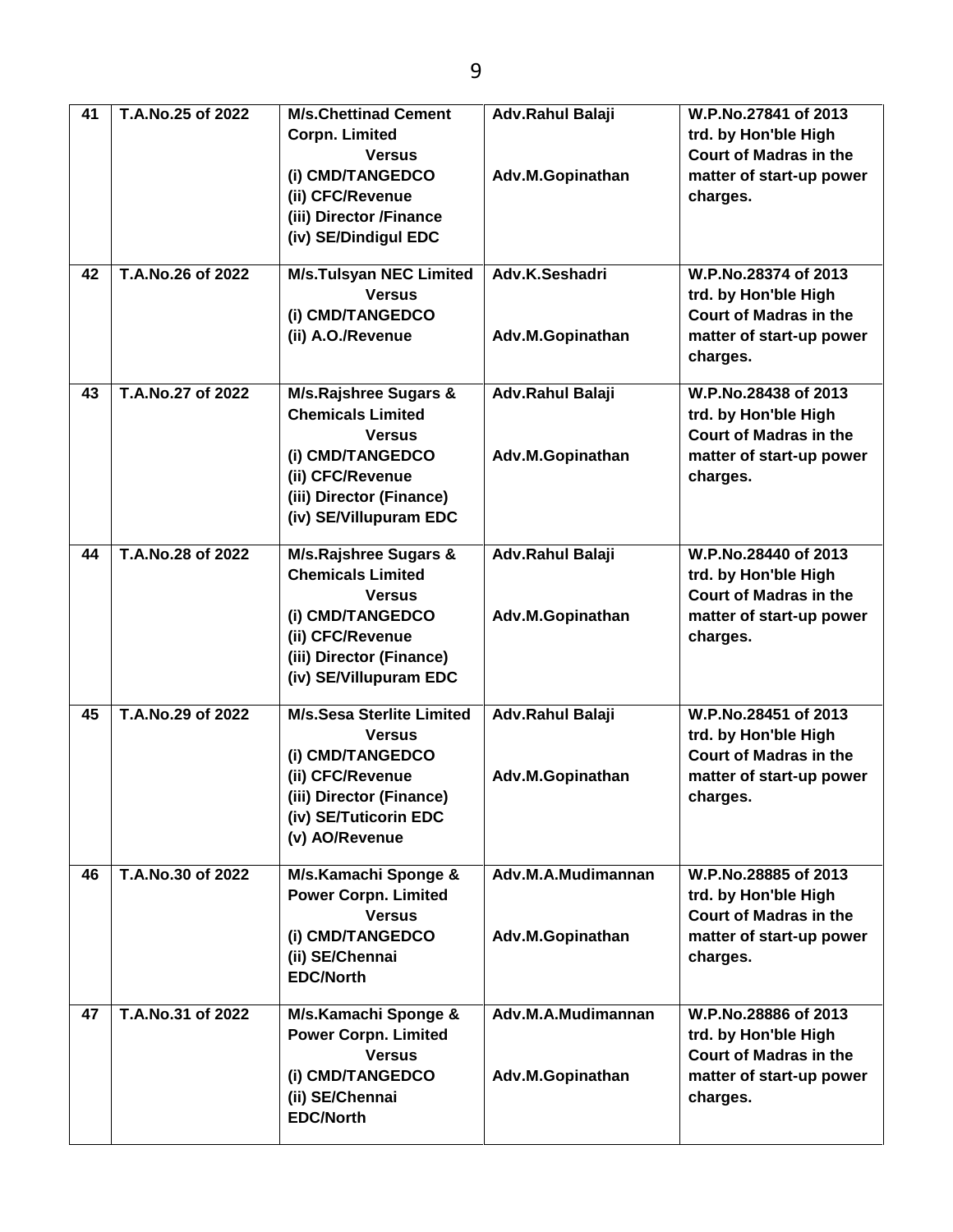| 48<br>49 | T.A.No.32 of 2022<br>T.A.No.33 of 2022 | <b>M/s.TCP Limited</b><br><b>Versus</b><br>(i) CMD/TANGEDCO<br>(ii) CFC/Revenue<br>(iii) Director /Finance<br>(iv) SE/Chennai<br><b>EDC/North</b><br>(v) AO/Revenue<br>M/s.Raghurama<br><b>Renewable Energy</b><br>Limited<br><b>Versus</b><br>(i) CMD/TANGEDCO | Adv.Rahul Balaji<br>Adv.M.Gopinathan<br>Adv.K.Seshadri<br>Adv.M.Gopinathan | W.P.No.28952 of 2013<br>trd. by Hon'ble High<br><b>Court of Madras in the</b><br>matter of start-up power<br>charges.<br>W.P.No.30433 of 2013<br>trd. by Hon'ble High<br><b>Court of Madras in the</b><br>matter of start-up power<br>charges. |
|----------|----------------------------------------|-----------------------------------------------------------------------------------------------------------------------------------------------------------------------------------------------------------------------------------------------------------------|----------------------------------------------------------------------------|------------------------------------------------------------------------------------------------------------------------------------------------------------------------------------------------------------------------------------------------|
| 50       | T.A.No.34 of 2022                      | (ii) SE/Ramnad<br>M/s.Rajshree Sugars &                                                                                                                                                                                                                         | Adv.Rahul Balaji                                                           | W.P.No.30502 of 2013                                                                                                                                                                                                                           |
|          |                                        | <b>Chemicals Limited</b><br><b>Versus</b><br>(i) CMD/TANGEDCO<br>(ii) CFC/Revenue<br>(iii) Director (Finance)<br>(iv) SE/Theni EDC                                                                                                                              | Adv.M.Gopinathan                                                           | trd. by Hon'ble High<br>Court of Madras in the<br>matter of start-up power<br>charges.                                                                                                                                                         |
| 51       | T.A.No.35 of 2022                      | M/s.Dharani Sugars &<br><b>Chemicals Limited</b><br><b>Versus</b><br>(i) CMD/TANGEDCO<br>(ii) CFC/Revenue<br>(iii) Director/(Finance)<br>(iv) SE/Thiruvannamalai<br><b>EDC</b>                                                                                  | Adv.V.Bharathidasan<br>Adv.M.Gopinathan                                    | W.P.No.30629 of 2013<br>trd. by Hon'ble High<br><b>Court of Madras in the</b><br>matter of start-up power<br>charges.                                                                                                                          |
| 52       | T.A.No.36 of 2022                      | M/s.Dharani Sugars &<br><b>Chemicals Limited</b><br><b>Versus</b><br>(i) CMD/TANGEDCO<br>(ii) CFC/Revenue<br>(iii) Director/(Finance)<br>(iv) SE/Thiruvannamalai<br><b>EDC</b>                                                                                  | Adv.V.Bharathidasan<br>Adv.M.Gopinathan                                    | W.P.No.30630 of 2013<br>trd. by Hon'ble High<br><b>Court of Madras in the</b><br>matter of start-up power<br>charges.                                                                                                                          |
| 53       | T.A.No.37 of 2022                      | <b>M/s.Madras Sugars</b><br>Limited<br><b>Versus</b><br>(i) CMD/TANGEDCO<br>(ii) CFC/Revenue<br>(iii) Director/(Finance)<br>(iv) SE/Kallakurichi EDC<br>(v) Villupuram EDC                                                                                      | Adv.Rahul Balaji<br>Adv.M.Gopinathan                                       | W.P.No.31160 of 2013<br>trd. by Hon'ble High<br><b>Court of Madras in the</b><br>matter of start-up power<br>charges.                                                                                                                          |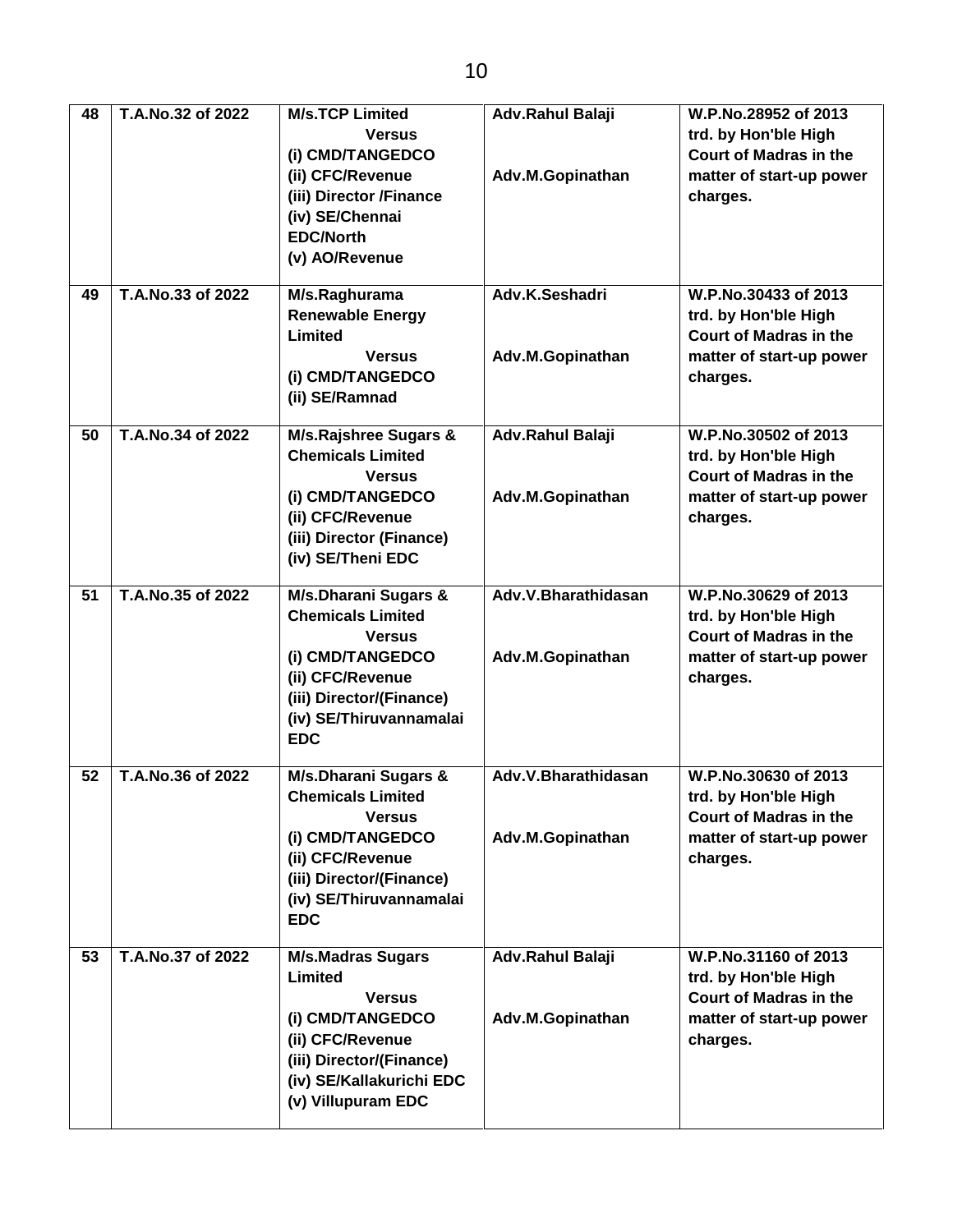| $\overline{54}$ | T.A.No.38 of 2022 | M/s.Raghurama                   | Adv.K.Seshadri          | W.P.No.33026<br>2013<br>of     |
|-----------------|-------------------|---------------------------------|-------------------------|--------------------------------|
|                 |                   | <b>Renewable Energy</b>         |                         | High<br>by Hon'ble<br>trd.     |
|                 |                   | Limited                         |                         | Court of Madras in the         |
|                 |                   | <b>Versus</b>                   | Adv.M.Gopinathan        | matter of start-up power       |
|                 |                   | (i) CMD/TANGEDCO                |                         | charges.                       |
|                 |                   | (ii) SE/Ramnad EDC              |                         |                                |
|                 |                   |                                 |                         |                                |
| 55              | T.A.No.39 of 2022 | <b>M/s.Kothari Sugars &amp;</b> | Adv.Rahul Balaji        | W.P.No.33113<br>2013<br>of     |
|                 |                   | <b>Chemicals Limited</b>        |                         | High<br>by Hon'ble<br>trd.     |
|                 |                   | <b>Versus</b>                   |                         | Court of Madras in the         |
|                 |                   | (i) CMD/TANGEDCO                | Adv.M.Gopinathan        | matter of start-up power       |
|                 |                   | (ii) SE/Ramnad EDC              |                         | charges.                       |
| 56              | T.A.No.40 of 2022 | M/s.EID Parry (India) Ltd       | Adv.Rahul Balaji        | W.P.No.33151<br>2013<br>of     |
|                 |                   | <b>Versus</b>                   |                         | trd. by Hon'ble<br>High        |
|                 |                   | (i) CMD/TANGEDCO                |                         | Court of Madras in the         |
|                 |                   | (ii) CFC/Revenue                | Adv.M.Gopinathan        | matter of start-up power       |
|                 |                   | (iii) Director /Finance         |                         | charges.                       |
|                 |                   | (iv) SE/Trichy EDC              |                         |                                |
|                 |                   |                                 |                         |                                |
| 57              | T.A.No.41 of 2022 | M/s.EID Parry (India) Ltd       | <b>Adv.Rahul Balaji</b> | W.P.No.33150<br>2013<br>of     |
|                 |                   | <b>Versus</b>                   |                         | trd. by Hon'ble<br>High        |
|                 |                   | (i) CMD/TANGEDCO                |                         | Court of Madras in the         |
|                 |                   | (ii) CFC/Revenue                | Adv.M.Gopinathan        | matter of start-up power       |
|                 |                   | (iii) Director /Finance         |                         | charges.                       |
|                 |                   | (iv) SE/Trichy EDC              |                         |                                |
| 58              | T.A.No.42 of 2022 | M/s.EID Parry (India) Ltd       | Adv.Rahul Balaji        | 2013<br>W.P.No.33210 of        |
|                 |                   | <b>Versus</b>                   |                         | trd. by Hon'ble<br><b>High</b> |
|                 |                   | (i) CMD/TANGEDCO                |                         | Court of Madras in the         |
|                 |                   | (ii) CFC/Revenue                | Adv.M.Gopinathan        | matter of start-up power       |
|                 |                   | (iii) Director /Finance         |                         | charges.                       |
|                 |                   | (iv) SE/Trichy EDC              |                         |                                |
|                 |                   |                                 |                         |                                |
| 59              | T.A.No.43 of 2022 | <b>M/s.Terra Energy Limited</b> | Adv.Rahul Balaji        | W.P.No.33115<br>2013<br>of     |
|                 |                   | <b>Versus</b>                   |                         | trd. by Hon'ble High           |
|                 |                   | (i) CMD/TANGEDCO                |                         | Court of Madras in the         |
|                 |                   | (ii) CFC/Revenue                | Adv.M.Gopinathan        | matter of start-up power       |
|                 |                   | (iii) Director /Finance         |                         | charges.                       |
|                 |                   | (iv) SE/Cuddalore EDC           |                         |                                |
|                 |                   | (v) AO/Revenue                  |                         |                                |
| 60              | T.A.No.44 of 2022 | <b>M/s.Terra Energy Limited</b> | Adv.Rahul Balaji        | 2013<br>W.P.No.33116<br>of     |
|                 |                   | <b>Versus</b>                   |                         | trd. by Hon'ble<br>High        |
|                 |                   | (i) CMD/TANGEDCO                |                         | Court of Madras in the         |
|                 |                   | (ii) CFC/Revenue                | Adv.M.Gopinathan        | matter of start-up power       |
|                 |                   | (iii) Director /Finance         |                         | charges.                       |
|                 |                   | (iv) SE/Thanjavur EDC           |                         |                                |
|                 |                   | (v) AO/Revenue                  |                         |                                |
|                 |                   |                                 |                         |                                |
|                 |                   |                                 |                         |                                |
|                 |                   |                                 |                         |                                |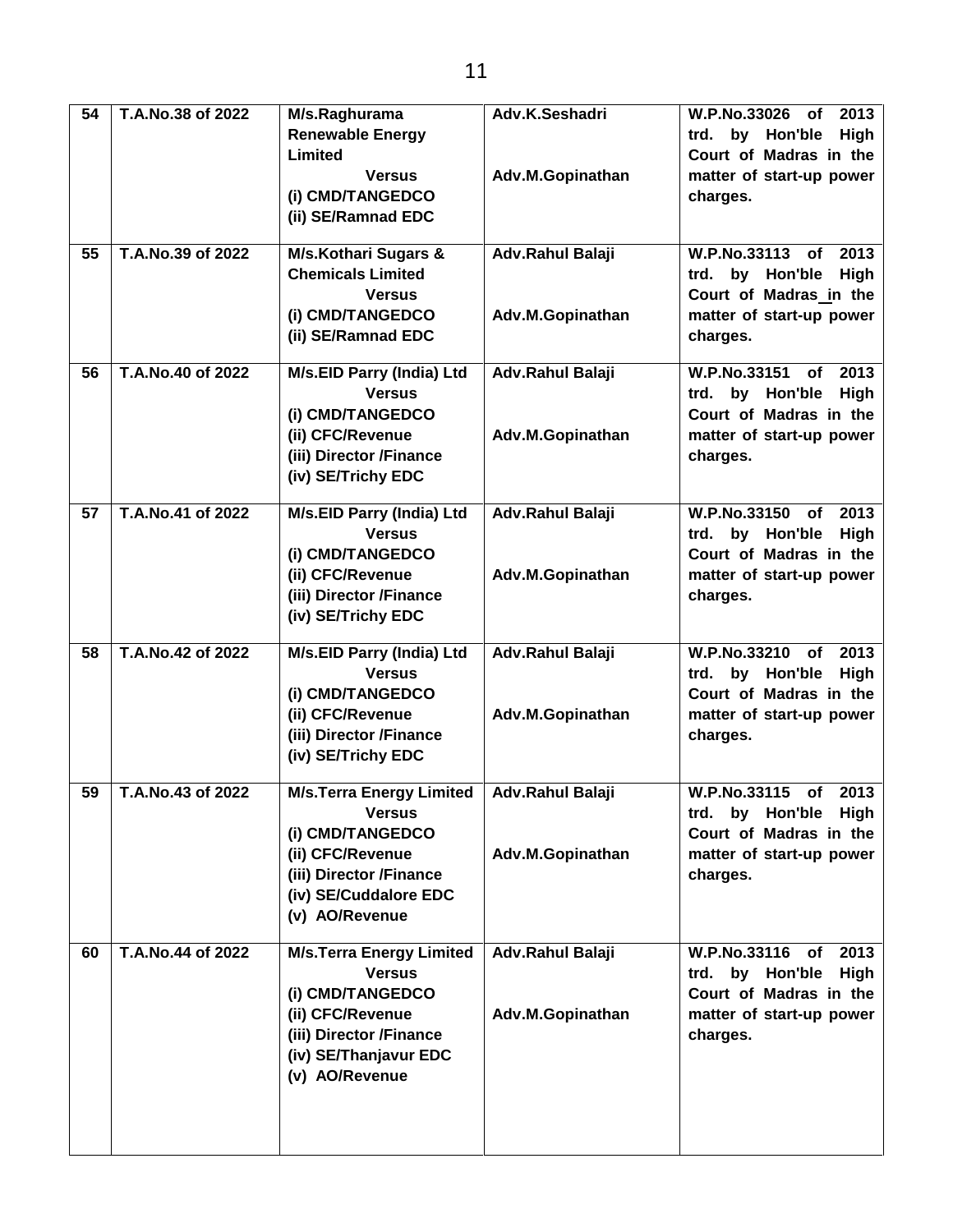| 61<br>62 | T.A.No.45 of 2022<br>T.A.No.46 of 2022 | M/s.Shree Ambika<br><b>Sugars Limited</b><br><b>Versus</b><br>(i) CMD/TANGEDCO<br>(ii) CFC/Revenue<br>(iii) Director /Finance<br>(iv) SE/Cuddalore EDC<br>(v) AO/Revenue<br>M/s.Sakthi Sugars | Adv.Rahul Balaji<br>Adv.M.Gopinathan<br>Adv.Rahul Balaji | W.P.No.33117 of<br>2013<br>High<br>trd.<br>by Hon'ble<br>Court of Madras in the<br>matter of start-up power<br>charges.<br>W.P.No.33119<br>2013<br>of |
|----------|----------------------------------------|-----------------------------------------------------------------------------------------------------------------------------------------------------------------------------------------------|----------------------------------------------------------|-------------------------------------------------------------------------------------------------------------------------------------------------------|
|          |                                        | Limited<br><b>Versus</b><br>(i) CMD/TANGEDCO<br>(ii) CFC/Revenue<br>(iii) Director /Finance<br>(iv) SE/Sivaganga EDC                                                                          | Adv.M.Gopinathan                                         | trd. by Hon'ble<br>High<br>Court of Madras in the<br>matter of start-up power<br>charges.                                                             |
| 63       | T.A.No.47 of 2022                      | M/s.Shree Ambika<br><b>Sugars Limited</b><br><b>Versus</b><br>(i) CMD/TANGEDCO<br>(ii) CFC/Revenue<br>(iii) Director /Finance<br>(iv) SE/Thanjavur<br>(v) AO/Revenue                          | <b>Adv.Rahul Balaji</b><br>Adv.M.Gopinathan              | W.P.No.33118 of<br>2013<br>trd. by Hon'ble<br>High<br>Court of Madras in the<br>matter of start-up power<br>charges.                                  |
| 64       | T.A.No.48 of 2022                      | <b>M/s.Kothari Sugars and</b><br><b>Chemicals Limited</b><br><b>Versus</b><br>(i) CMD/TANGEDCO<br>(ii) CFC/Revenue<br>(iii) Director /Finance<br>(iv) SE/Trichy                               | Adv.Rahul Balaji<br>Adv.M.Gopinathan                     | W.P.No.33114 of<br>2013<br>trd. by Hon'ble<br>High<br>Court of Madras in the<br>matter of start-up power<br>charges.                                  |
| 65       | T.A.No.49 of 2022                      | <b>M/s.Kaveri Gas Power</b><br>Limited<br><b>Versus</b><br>(i) CMD/TANGEDCO<br>(ii) CFC/Revenue<br>(iii) Director /Finance<br>(iv) SE/Nagapattinam<br><b>EDC</b>                              | <b>Adv.Vinod Kumar</b><br>Adv.M.Gopinathan               | W.P.No.34739<br>2013<br>of<br>trd. by Hon'ble High<br>Court of Madras in the<br>matter of start-up power<br>charges.                                  |
| 66       | T.A.No.50 of 2022                      | <b>M/s.MMS Steel &amp; Power</b><br><b>Pvt. Limited</b><br><b>Versus</b><br>(i) CMD/TANGEDCO<br>(ii) SE/Nagapattinam<br><b>EDC</b>                                                            | Adv.Rahul Balaji<br>Adv.M.Gopinathan                     | <b>W.P.No.35041</b><br>2013<br>of<br>trd. by Hon'ble High<br>Court of Madras in the<br>matter of start-up power<br>charges.                           |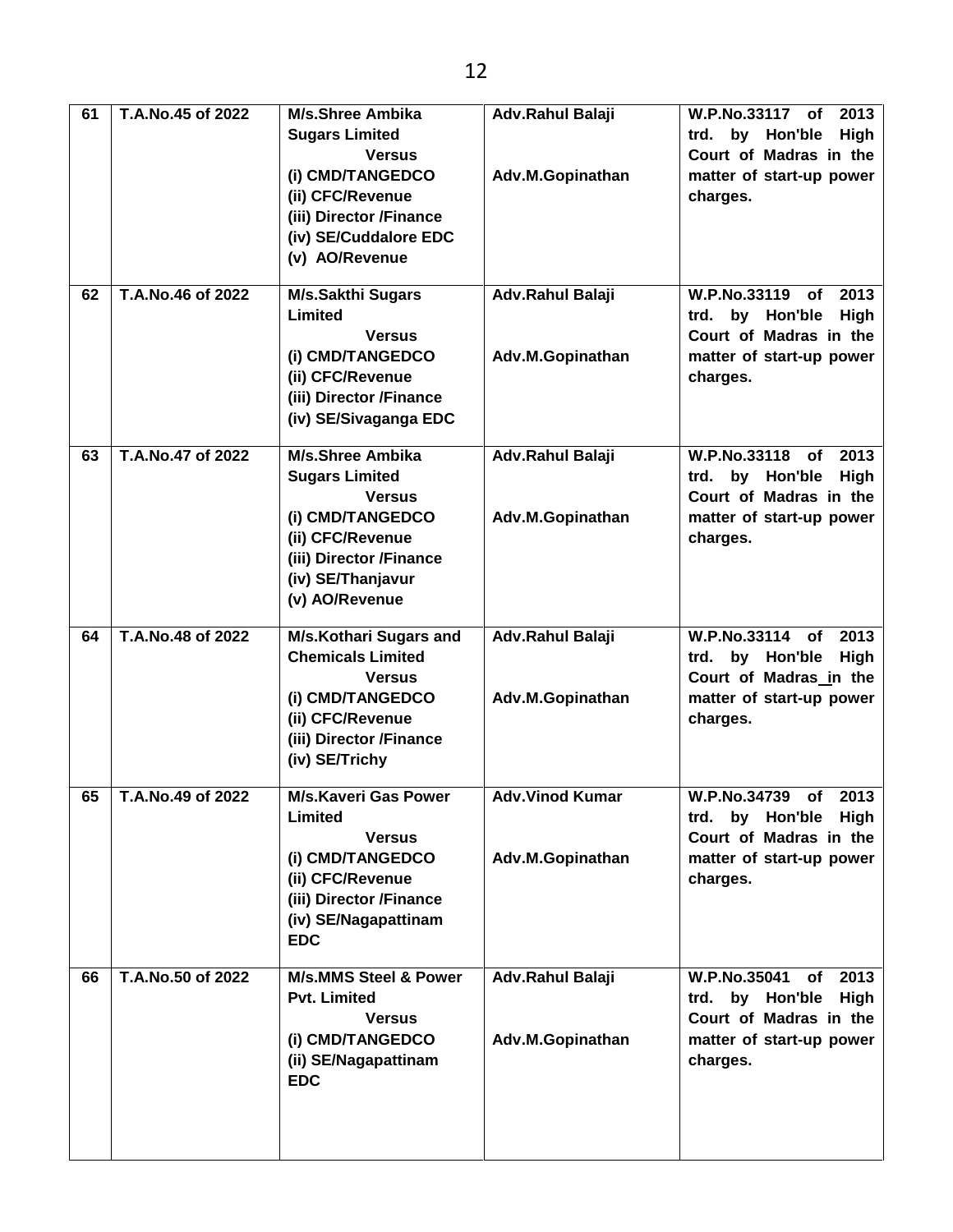| 67 | T.A.No.51 of 2022 | <b>M/s.MMS Steel &amp; Power</b><br><b>Pvt. Limited</b><br><b>Versus</b><br>(i) CMD/TANGEDCO                                            | Adv.Rahul Balaji<br>Adv.M.Gopinathan       | W.P.No.35042<br>2013<br>of<br>High<br>trd. by Hon'ble<br>Court of Madras in the<br>matter of start-up power             |
|----|-------------------|-----------------------------------------------------------------------------------------------------------------------------------------|--------------------------------------------|-------------------------------------------------------------------------------------------------------------------------|
|    |                   | (ii) SE/Nagapattinam<br><b>EDC</b>                                                                                                      |                                            | charges.                                                                                                                |
| 68 | T.A.No.52 of 2022 | M/s.Sakthi Sugars<br>Limited<br><b>Versus</b><br>(i) CMD/TANGEDCO                                                                       | Adv.Rahul Balaji<br>Adv.M.Gopinathan       | W.P.No.848 of 2014 trd.<br>by Hon'ble High Court of<br>Madras in the matter of<br>start-up power charges.               |
|    |                   | (ii) CFC/Revenue<br>(iii) Director /Finance<br>(iv) SE/Erode EDC                                                                        |                                            |                                                                                                                         |
| 69 | T.A.No.53 of 2022 | M/s.Sakthi Sugars<br>Limited<br><b>Versus</b>                                                                                           | Adv.Rahul Balaji                           | W.P.No.869 of 2014 trd.<br>by Hon'ble High Court of<br>Madras in the matter of                                          |
|    |                   | (i) CMD/TANGEDCO<br>(ii) CFC/Revenue<br>(iii) Director /Finance<br>(iv) SE/Erode EDC                                                    | Adv.M.Gopinathan                           | start-up power charges.                                                                                                 |
| 70 | T.A.No.54 of 2022 | M/s.Bannari Amman<br><b>Sugars Limited</b>                                                                                              | Adv.Rahul Balaji                           | W.P.No.4924 of 2014 trd.<br>by Hon'ble High Court of                                                                    |
|    |                   | <b>Versus</b><br>(i) CMD/TANGEDCO<br>(ii) CFC/Revenue<br>(iii) Director /Finance<br>(iv) SE/Erode EDC                                   | Adv.M.Gopinathan                           | Madras in the matter of<br>start-up power charges.                                                                      |
| 71 | T.A.No.55 of 2022 | <b>M/s.Chemplast Sanmar</b><br>Limited<br><b>Versus</b><br>(i) CMD/TANGEDCO<br>(ii) SE/Mettur EDC                                       | Adv.AL. Ganthimathi<br>Adv.M.Gopinathan    | W.P.No.14037<br>2014<br>of<br>trd. by Hon'ble<br>High<br>Court of Madras in the<br>matter of start-up power<br>charges. |
| 72 | T.A.No.56 of 2022 | M/s.Seshasayee Paper<br>and Boards Limited<br><b>Versus</b><br>(i) CMD/TANGEDCO<br>(ii) CFC/Revenue<br>(iii) Director /Finance          | Adv.Rahul Balaji<br>Adv.M.Gopinathan       | W.P.No.14952 of 2014<br>trd. by Hon'ble High<br>Court of Madras in the<br>matter of start-up power<br>charges.          |
|    |                   | (iv) SE/Mettur EDC                                                                                                                      |                                            |                                                                                                                         |
| 73 | T.A.No.57 of 2022 | M/s.Basudha Udyog<br>Limited<br><b>Versus</b><br>(i) CMD/TANGEDCO<br>(ii) CFC/Revenue<br>(iii) Director /Finance<br>(iv) SE/Chennai EDC | <b>Adv.Vinod Kumar</b><br>Adv.M.Gopinathan | W.P.No.272 of 2014 trd.<br>by Hon'ble High Court of<br>Madras in the matter of<br>start-up power charges.               |